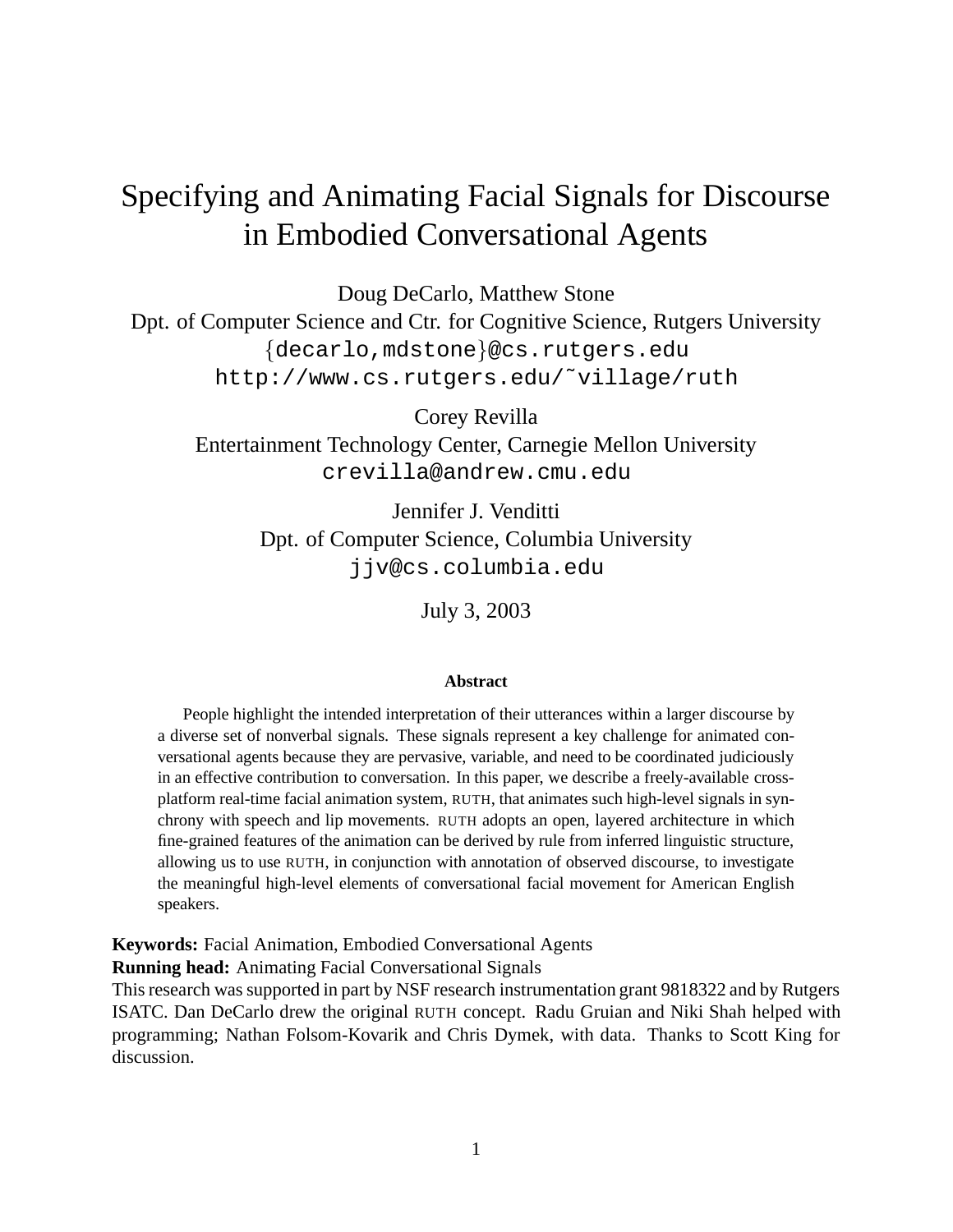

Figure 1: Natural conversational facial displays (a, top), a high-level symbolic annotation (b, middle), and a RUTH animation synthesized automatically from the annotation (c, bottom).

# **Introduction**

When people communicate, they systematically employ a diverse set of nonverbal cues, and highlight the intended interpretation of their utterances. Consider the example in Figure 1a, the final segment of a brief news story as read by Judy Fortin on CNN headline news in October 2000:

NASA scientists have spotted something floating in space that's headed our way. But they're not sure if it's an asteroid or part of an old spacecraft. The odds are one in five hundred the unidentified object will collide with Earth—far greater than any similar object ever discovered.

Judy Fortin's expressive movements in Figure 1a include a tilting nod to her left in synchrony with words *far greater* which she utters as a single speech unit; raised eyebrows on the phrase *any similar object*, along with a brief downward nod on *similar*; and an upward (and also slightly rightward) head motion on *ever*. We use the term *facial conversational signals* to refer to movements such as these. In context, these movements link the utterance with the rest of the story. They juxtapose the unidentified object with alternative space objects, emphasize the wide range of objects being considered, and highlight the unidentified object's uniqueness. They thereby call attention to the point of the story—why this possible collision with Earth, an improbable event by ordinary standards, remains newsworthy.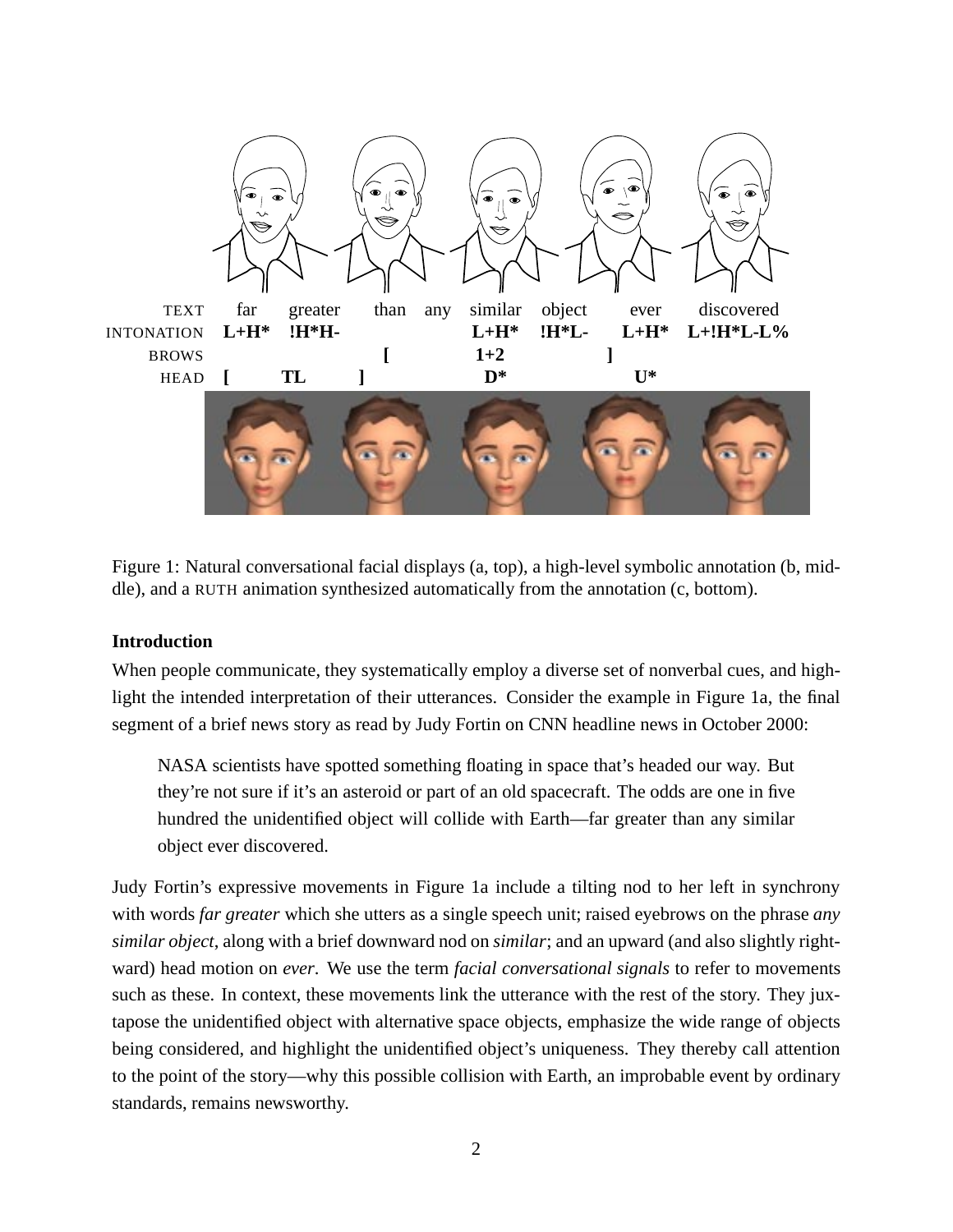These movements are quite different in character from the interpersonal and affective dimensions that have been investigated in most prior research on conversational facial animation. For example, Cassell and colleagues<sup>1;2</sup> have created agents that use animated head and gaze direction to manage speaking turns in face-to-face conversation. Nagao and Takeuchi<sup>3</sup> and Poggi and Pelachaud<sup>4;5</sup> have created agents that produce specific emblematic displays (that is, complete expressions involving brows, mouth, eyes and head, with a single meaning) to clarify interaction with a user. Animated emotional displays (and corresponding differences in personality) have received even wider attention<sup>6–10</sup>. The movements of Figure 1a do not engage these interpersonal or affective dimensions; they signal internal *semantic* relationships within Judy Fortin's presentation.

Although these signals and their interpretations have not been much studied, we believe that they represent a key challenge for animated conversational agents, because they are so pervasive and so variable. In exploratory data analysis we have found that, as in Figure 1a, small head movements related to discourse structure and interpretation are among the most common nonverbal cues people provide. And Figure 1a already shows three qualitatively different head movements which each suit the synchronous speech.

In this paper, we describe a freely-available cross-platform real-time facial animation system, RUTH (for *Rutgers University Talking Head*), which animates such signals in synchrony with speech and lip movements. RUTH adopts an open, layered architecture in which fine-grained features of the animation can be derived by rule from inferred linguistic structure. RUTH therefore accepts input simply and abstractly, as a compact symbolic description of conversational behavior. Human analysts can produce such specifications for observed data, through the process we refer to as *coding* or *annotation*.

For example, Figure 1b gives a sense of RUTH's input by presenting the annotation that a group of four analysts arrived at in coding the original CNN footage from Figure 1a. The intonation is specified according the *Tones and Break Indices* (ToBI) standard<sup>11;12</sup>;  $L+H^*$ ,  $H^*$  and  $L+H^*$ mark accents on syllables while **H-**, **L-** and **L-L%** record tones at the boundaries of prosodic units. The conversational brow movements are categorized in terms of the *facial action unit* (AU) involved, following Ekman<sup>13</sup>;  $1+2$  is the action unit for the neutral brow raise. Finally, the head movements are labeled by new categories that we observed frequently in our data: **TL** for a tilting nod on a phrase; **D\*** for a downward nod accompanying a single syllable; and **U\*** for an upward nod accompanying a single syllable.

The annotation of Figure 1b exhibits a typical parallel between verbal and nonverbal channels: units of motion coincide with units of speech phrasing and peaks of movement coincide with prominent syllables<sup>13-16</sup>. RUTH's animation retains this unity, because RUTH orchestrates the realization of nonverbal signals and speech sounds and movements as part of a single process with access to rich information about language and action. Figure 1c displays still shots from RUTH's rendition of the annotation. The comparison is not that the motions of Fortin and RUTH are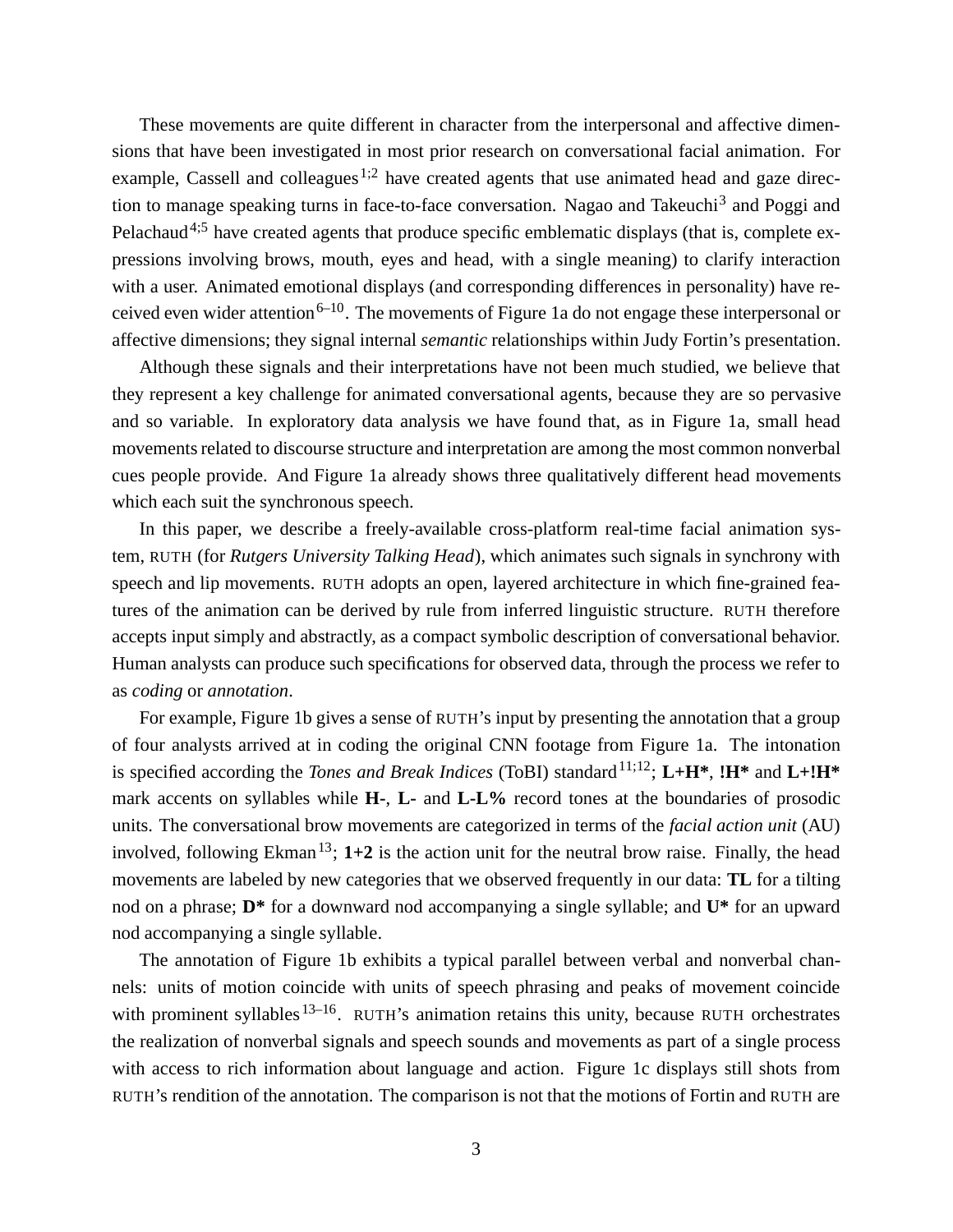identical—the symbolic input that drives RUTH is much too abstract for that—but that the motions are sufficiently alike to *mean* the same.

RUTH implements a pipeline architecture with well-defined interfaces which can link up either with internal modules or external applications. At the lowest level, RUTH animates a schedule of animation instructions for our lifelike character (though not an anatomically realistic one), by applying deformations to a polygonal mesh, in part using a dominance-based coarticulation model  $17-19$ . A higher level derives a schedule of animation instructions from annotated text, by instrumenting the internal representations of the public-domain speech synthesizer Festival<sup>20</sup> to keep track of synchronous nonverbal events and flesh them out into animation instructions using customizable rules; further utilities help support RUTH's use for dialogue research and in conversational systems. RUTH is available for use in research and education from our web site:

http://www.cs.rutgers.edu/˜village/ruth

RUTH easily achieves real-time frame rates (i.e., 30 per second or better) on any modern desktop computer with 3D graphics hardware.

RUTH requires annotated input rather than plain text because intonation, facial expressions and head movements can often add something new to the interpretation of an utterance; they are not always redundant. Bavelas and Chovil<sup>21</sup> offer a recent survey of the psychological evidence for such an integrated message model of face-to-face communication. On this view, the independent contribution of facial signals cannot be derived from text (automatically or otherwise); it has to be specified separately. Thus our perspective contrasts with approaches to face animation such as Perlin's<sup>22;23</sup> or Brand's<sup>24</sup>, and animated agents such as Smid and Pandzic's<sup>25</sup>, where animation is driven from generative statistical models based solely on the text. RUTH's annotated text input enables researchers to experiment with meaningful ways of selecting intonation, facial expressions and head movements to complement simultaneous speech. RUTH is also compatible with text input, of course. For example, RUTH can be used with systems that automatically annotate text for embodied delivery, such as Cassell and colleagues' BEAT system<sup>26</sup>. Alternatively, simple heuristics to annotate text can be quite effective in constrained domains. Nevertheless, human judgments are still necessary to vary the signals of embodied conversation meaningfully.

## **Implementation**

# *Architecture*

The architecture of RUTH is diagramed in Figure 2. The program consists of a tier of independent threads that use queues to coordinate and communicate. The queue implementation enforces mutual exclusion for queue operations, and allows threads waiting on the queue to suspend until the state of the queue changes. This semantics makes the multithreaded implementation of stages in the pipeline simple and elegant.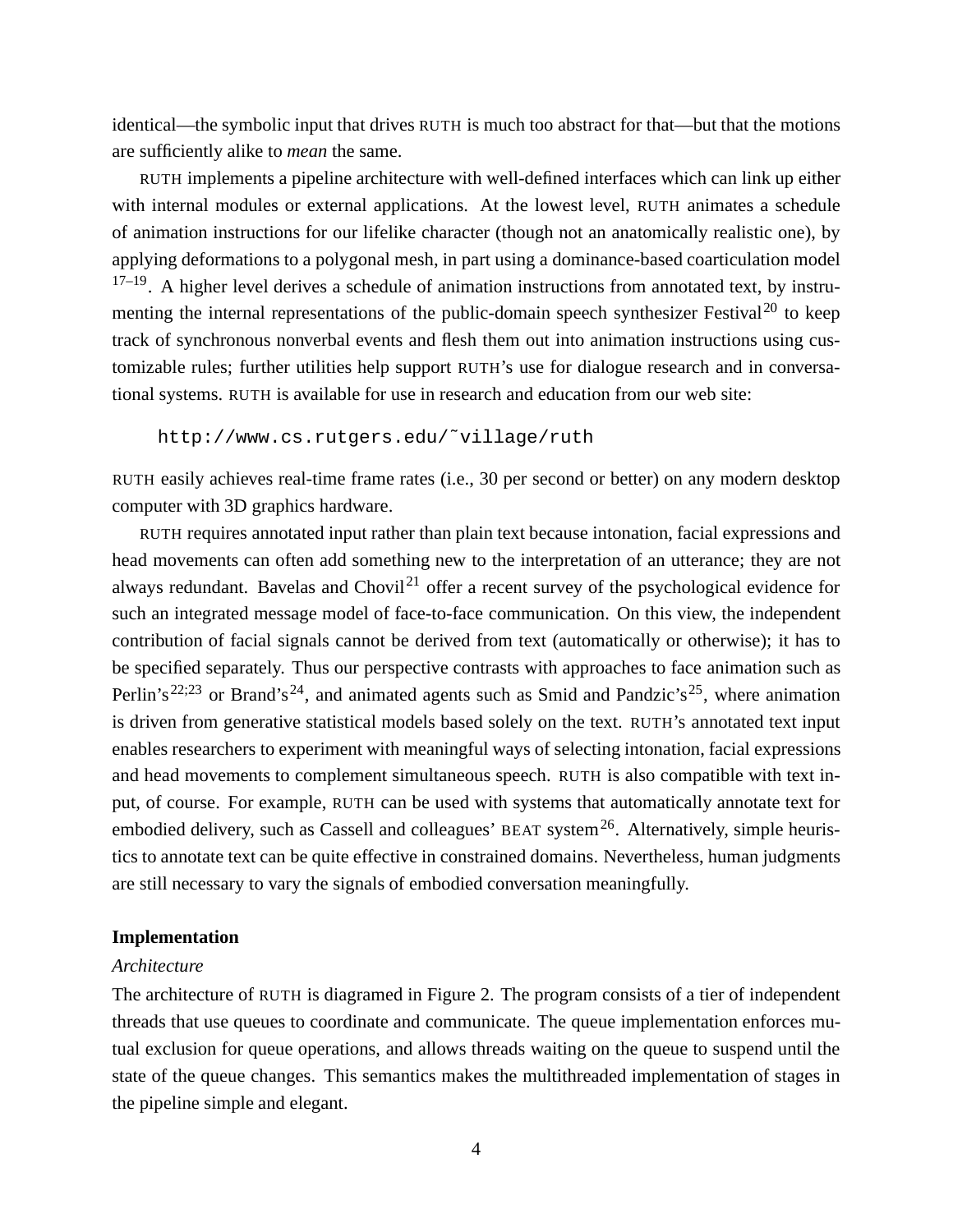

Figure 2: The architecture of RUTH.

The highest-level thread is the *command thread*, which interfaces with interactive applications. The command thread accepts and posts abstract requests for animation, such as to follow a precomputed script, to synthesize speech and control information for a new utterance, or to interrupt an ongoing animation.

Next is the *loader thread*, which supports flexible processing in linking animation with speech data. The loader thread is responsible for populating a realization queue with specific actions to animate at precise times relative to the start of speech. It implements a number of alternative strategies for marshaling the required information, including communication with the Festival speech-synthesis server<sup>20</sup> and access to precomputed data.

Finally, the *display thread* and the *sound thread* coordinate to realize the animation, through careful deployment of operating-systems primitives for concurrency. The display thread updates model geometry and renders frames on a real-time schedule driven by a global animation clock. The sound thread sends data to the audio device in small units (enabling graceful interruption), and monitors the results to keep the playing sound and the animation clock in agreement.

# *Model*

RUTH supports deformable polygonal models. We combine a common underlying geometry of the model with a set of deformations, parameterized from 0 (representing no deformation) to 1, which represent independent qualitative changes to the model. Current deformations describe the mouth movements and tongue movements involved in speech, as in Figure 3; see also Cohen and Massaro 17. There are also deformations for brow action units **1** (inner raise), **2** (outer raise), and **4** (frowning), smiling and blinking. We apply a deformation by adding offsets to the underlying geometry; the offset is interpolated from key offset values as a piecewise linear function of the deformation parameter. RUTH also permits rotations and translations over parts of the model: the eyes rotate;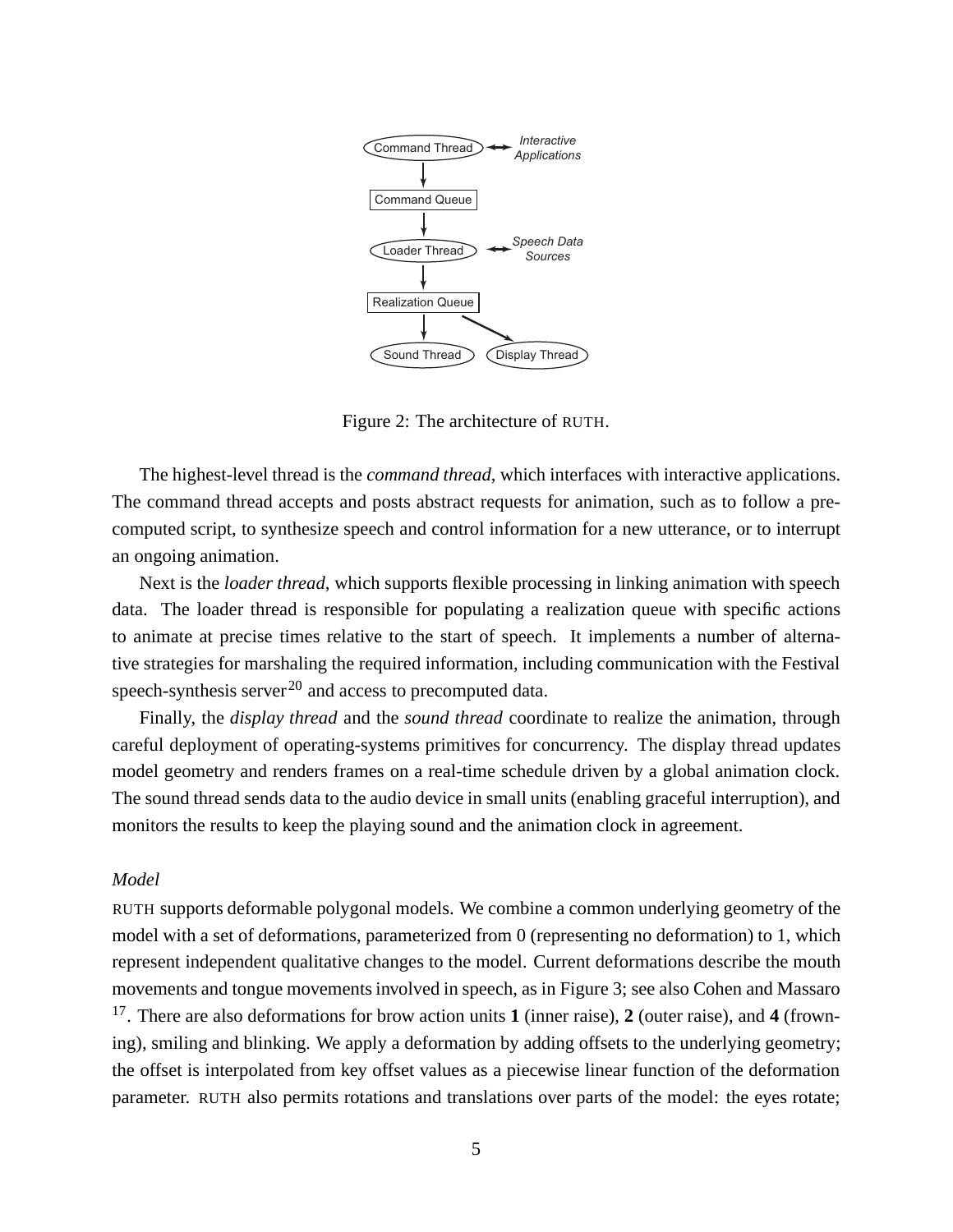| Parameter        | Effect                                       |
|------------------|----------------------------------------------|
| rotate jaw       | opens the mouth                              |
|                  | used for low vowels                          |
| stretch mouth    | tightens the lips                            |
|                  | common in many visemes                       |
| lower corners    | gives the lower lip an arched look           |
|                  | seen particularly in $p$ , $b$ and $m$       |
| round upper lip  | gives the upper lip a rounded shape          |
|                  | seen for example with rounded consonant $w$  |
| raise upper lip  | raises lip with less rounding                |
|                  | seen for example in sh                       |
| pout lower lip   | brings lower lip forward                     |
|                  | seen for example in sh                       |
| lower lower lip  | gives the lower lip a rounded look           |
|                  | seen for example in $w$                      |
| tuck lower lip   | draws the lower lip back under the teeth     |
|                  | seen particularly with $f$ , and $v$         |
| raise tongue     | draws the tongue up to the palate            |
|                  | seen particularly with t, and d              |
| stick tongue out | draws the tongue out over and past the teeth |
|                  | seen particularly with th                    |

Figure 3: Deformations for visible speech in RUTH.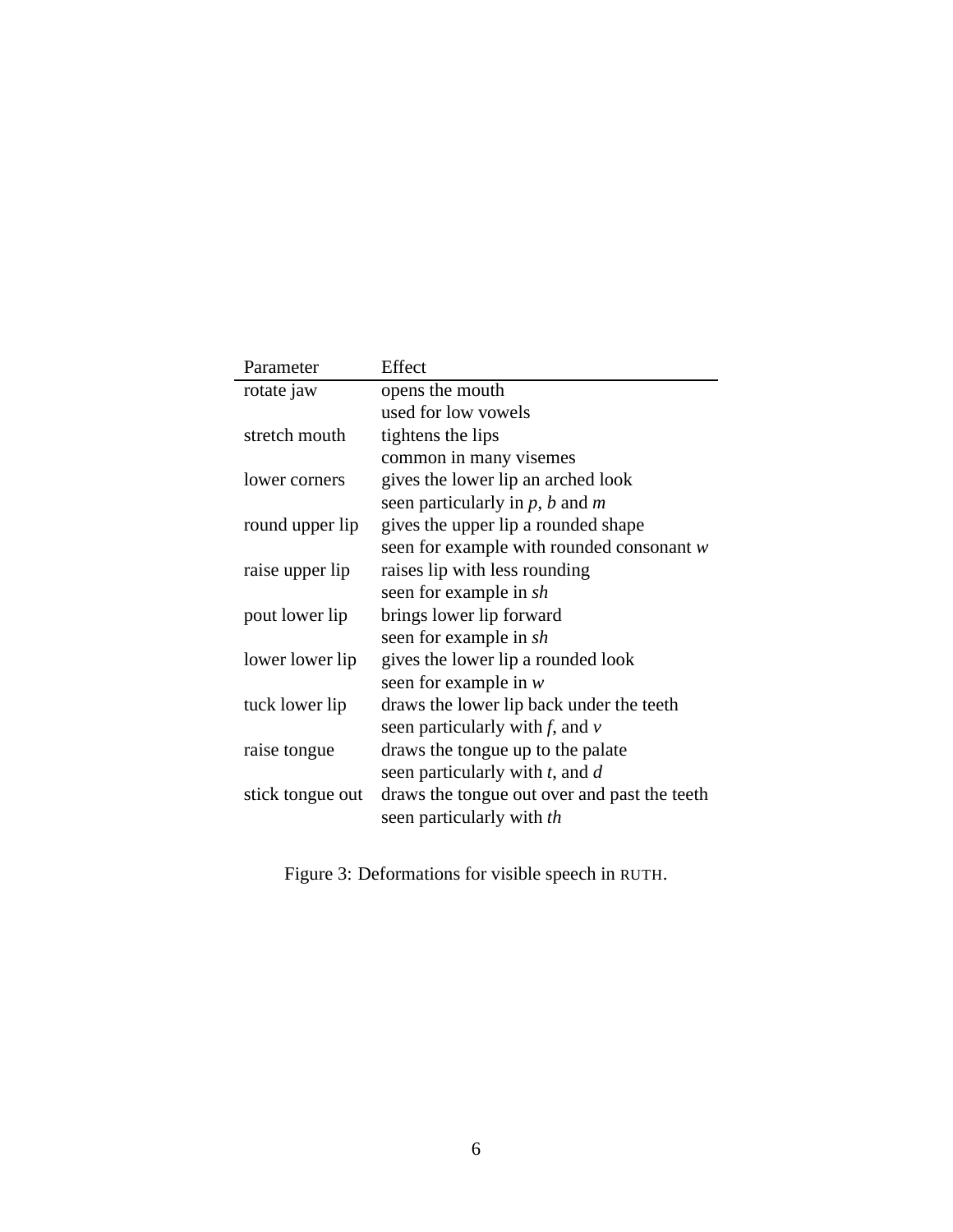

Figure 4: RUTH's underlying geometry; deformations for **1+2**, jaw opening, puckering mouth corners and raising upper lip.

the head rotates and translates, maintaining a smooth join with the neck. At the boundaries of parts, the effect of the transformation fades out gradually across a prespecified region.

Our model and some of its deformations are illustrated in Figure 4. In designing the model, we have adopted the aesthetic of illustration rather than that of photorealism, in order to obtain an attractive and believable result within reasonable computational demands. In all, the model has some 4000 polygons; appearance is determined by varying material properties rather than texture. We have moreover attempted to keep the model relatively ambiguous as to sex, race, and age (e.g. elementary school to young adult); this way, as wide a range of users as possible can regard themselves and RUTH as matched, an important aspect of usability<sup>27</sup>.

RUTH implements mouth movements for speech using a dominance-based coarticulation model <sup>17–19</sup>; see King<sup>18</sup> for explanation and further references. The animation schedule specifies *visemes*, categories of facial appearance that correspond to particular categories of speech sounds. Visemes have *goals*, particular parameters for offset deformations at peak; and *dominance functions*, which characterize how visible these deformations are in articulation as a function of time. Deformations that affect the lips (such as smiling) also supply dominance functions which factor into the computation of speech lip-shapes. Mouth offsets in each frame are computed by applying goals for active visemes in relative proportion to their current dominance.

Animation for other facial actions combines a goal with *a parameterized animation template*, which directly describes the degree to which the goal is achieved over time. Individual actions are then specified in terms of start time, end time, peak intensity, attack and decay. Figure 5 shows how we synchronize these parameters with prosodic features in speech. Actions that span prosodic units peak from the start of the first accent in a phrase to the end of the last accent in the phrase; they ramp up gradually at the start of the phrase and fall off gradually at the end. Actions that highlight individual words peak just on an accented syllable. These templates link coarse specifications for conversational actions to concrete animation parameters, and thus underlie RUTH's ability to accept qualitative, symbolic specifications. We offer a higher-level perspective on this synchrony in animation when we describe the use of RUTH later. The geometry that RUTH renders for each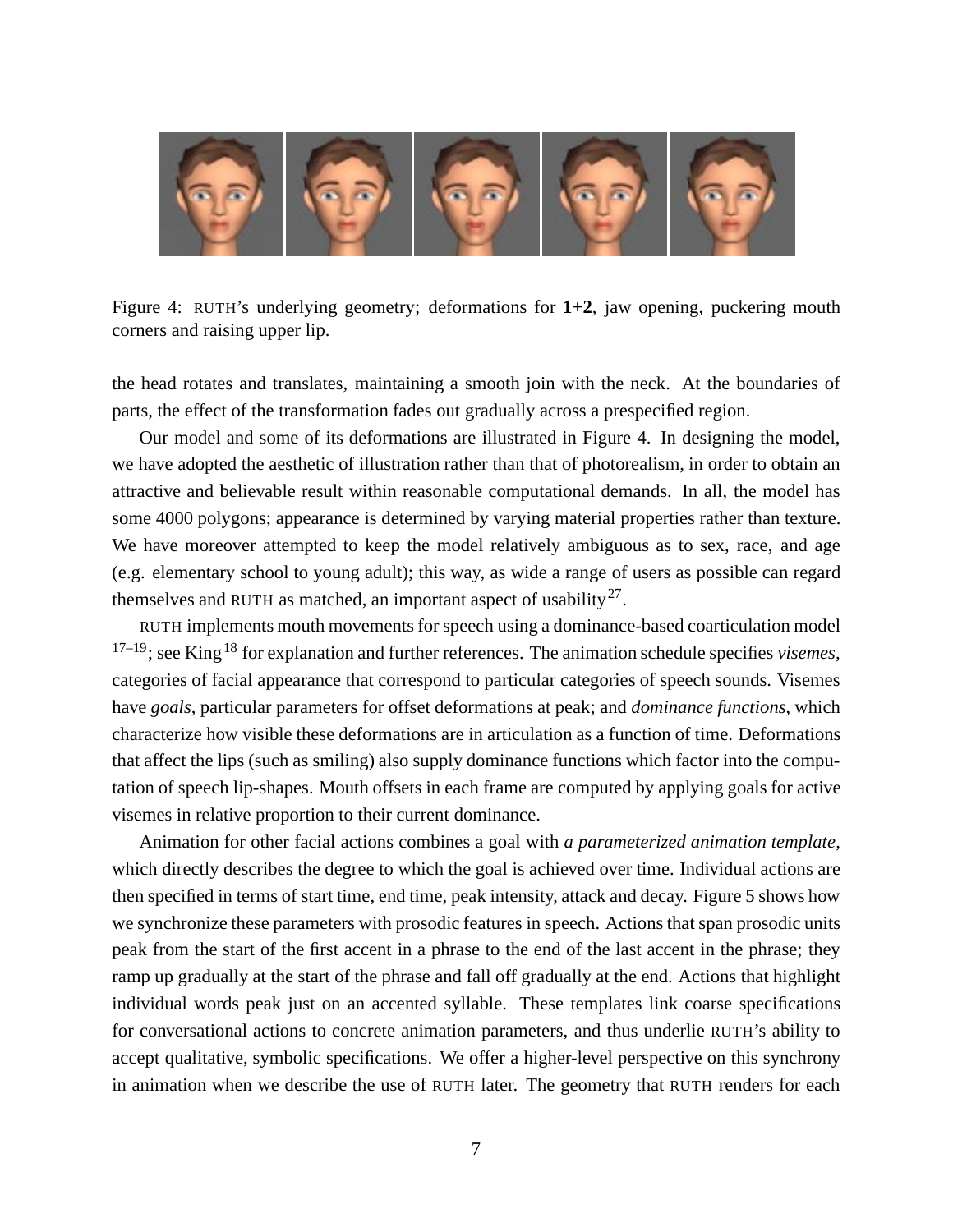

Figure 5: Action synchrony with speech. Underliner actions that synchronize with whole phrases (a, at left). Baton actions that synchronize with stressed syllables (b, at right).

frame of animation adds the computed mouth offsets and the computed action offsets for that time to the underlying geometry of the model.

#### *Interfacing with speech*

Keeping track of animation during the process of speech synthesis is a perennial problem. We have instrumented the open-source Festival speech synthesis system<sup>20</sup> so that it synthesizes timing data for speech and animation as an integrated whole. RUTH's loader thread includes a client for the resulting text-to-timed-animated-speech server, and RUTH's command thread accepts a synthesize command which instructs the loader to send specific marked-up text to Festival and to animate the results.

Festival represents linguistic structures using general graph representations. Nodes in these graphs correspond to utterance elements, including such constructs as words, phrases, phonemes and tones. A separate graph describes the relationships among elements at each linguistic level; elements can also have arbitrary features, including features that establish links between levels of linguistic analysis. Input utterances are lists of marked-up words; each list element specifies a word and (optionally) a list of attribute-value pairs which specify how the word is to be realized. For example, such attribute-value pairs can specify the prosody with which to realize the utterance. The process of text-to-speech involves repeatedly enriching the linguistic representation of this input, by adding new relationships, elements and features. This process is managed by a fully-customizable flow-of-control in interpreted Scheme. Eventually, this process determines a complete phonetic description of an utterance, including phonemes, pitch, junctures, and pauses and their timing; synthesis is completed by acoustic operations.

Festival's flexible, open architecture meshes naturally with the requirements of animation. We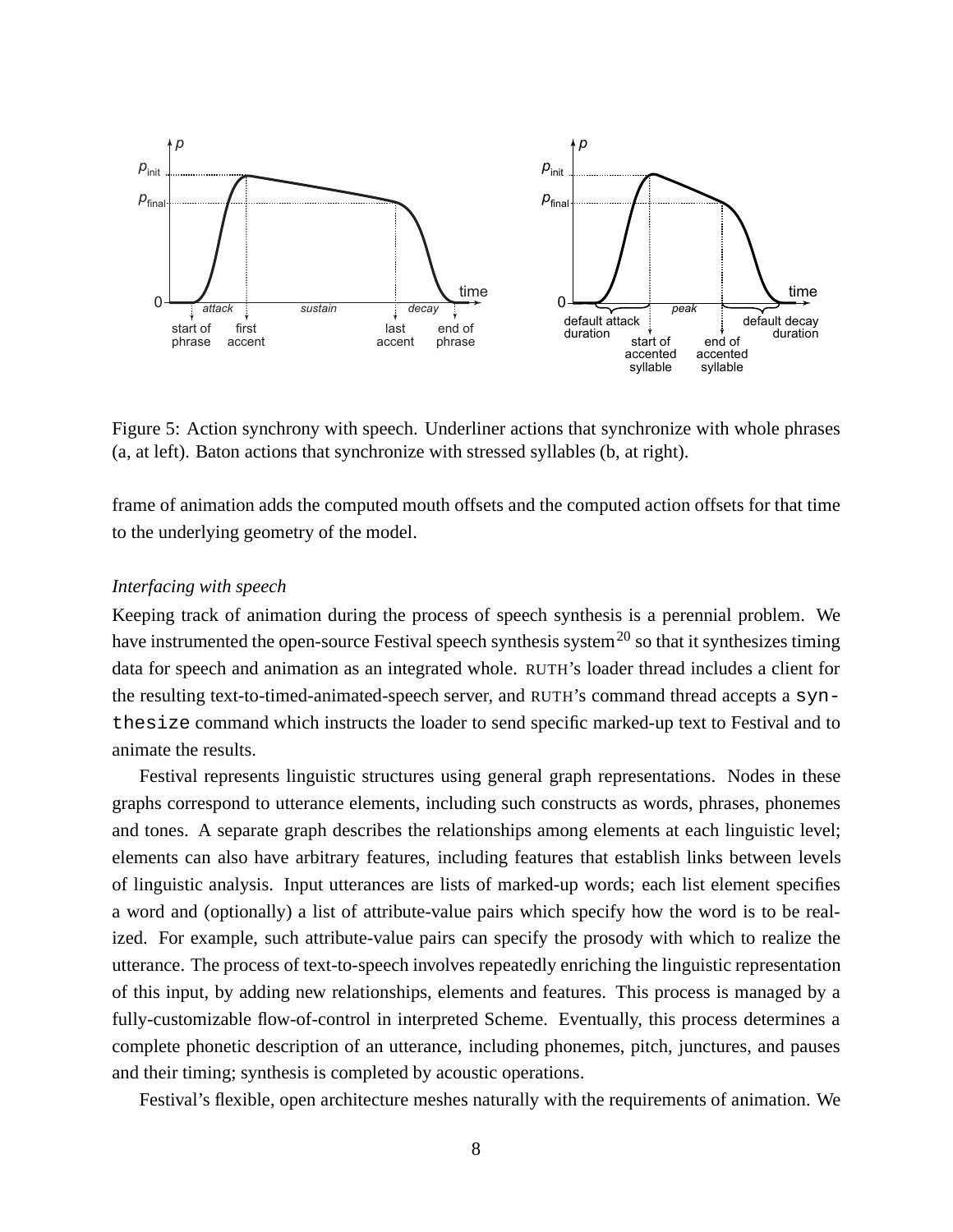```
((far \t( (register "HL") \t( accent "L+H*") (jog "TR"))))(greater ((accent "!H<sup>*</sup>") (tone "H-") (jog)))
(than ((register "HL-H") (brow "1+2"))\hspace{1.6cm} \text{(any} \hspace{1.5cm} \text{(1)}(\sinilar \quad ((account \quad "L+H^*") \qquad () \qquad () \qquad () \qquad () \qquad ()(object ((accent "!H*") (tone "L-") (brow)))
(ever ((register "L") (accent "L+H*") (jog "U*")))
 (discovered((accent "L+!H*") (tone "L-L%"))))
```
Figure 6: Tagged speech input to Festival corresponding to Figure 1b; files use jog for head motions and single tags (e.g.  $(jog)$ ) to signal ends of movements.

specify Festival input with features on words for head and brow actions as we have coded them. Figure 6 gives an example of such input. We add rules for timing these actions to Festival's textto-speech process. Because of Festival's design, these rules can draw on structural and phonetic considerations in the utterance (as in Figure 5) by exploring its final phonetic description. We can also customize remaining quantitative parameters for specific animation actions. We add a final traversal of utterance's phonetic representation so that the server can output a series of visemes and animation commands corresponding to a synthesized waveform. For RUTH, we have also reinstrumented Festival (debugging and extending the standard release) to control pitch by annotation  $28,29$ ; we use OGI CSLU synthesis and voices  $30$ .

Animation schedules and speech waveforms output by Festival can be saved, reused and modified directly. This makes it easy to visualize low-level variations in timing and motion. (In the command thread, a save instruction constructs files for input that will reproduce the most-recently realized animation; the canned instruction replays the animation from a specified file.) We also support similar visualizations involving recorded speech, drawing on off-the-shelf tools to put waveforms in temporal correspondence with their transcripts and to annotate the results.

#### **Driving RUTH with annotated text**

The most abstract way to specify an animation for RUTH is to supply RUTH with text that has been marked-up to specify the head motions and other facial actions that should occur as the text is uttered. This section describes the range of delivery that RUTH supports and gives some hints about how to use RUTH's animation capabilities in the most meaningful way.

#### RUTH *input and its motivation*

To specify prosody, RUTH uses the Tones and Break Indices (ToBI) model of English intonation 11;12. In ToBI, prosodic structure is described in terms of *phrasing*, clustering of words into groups delimited by perceived disjuncture, and *accentuation*, the perceived prominence of particular syl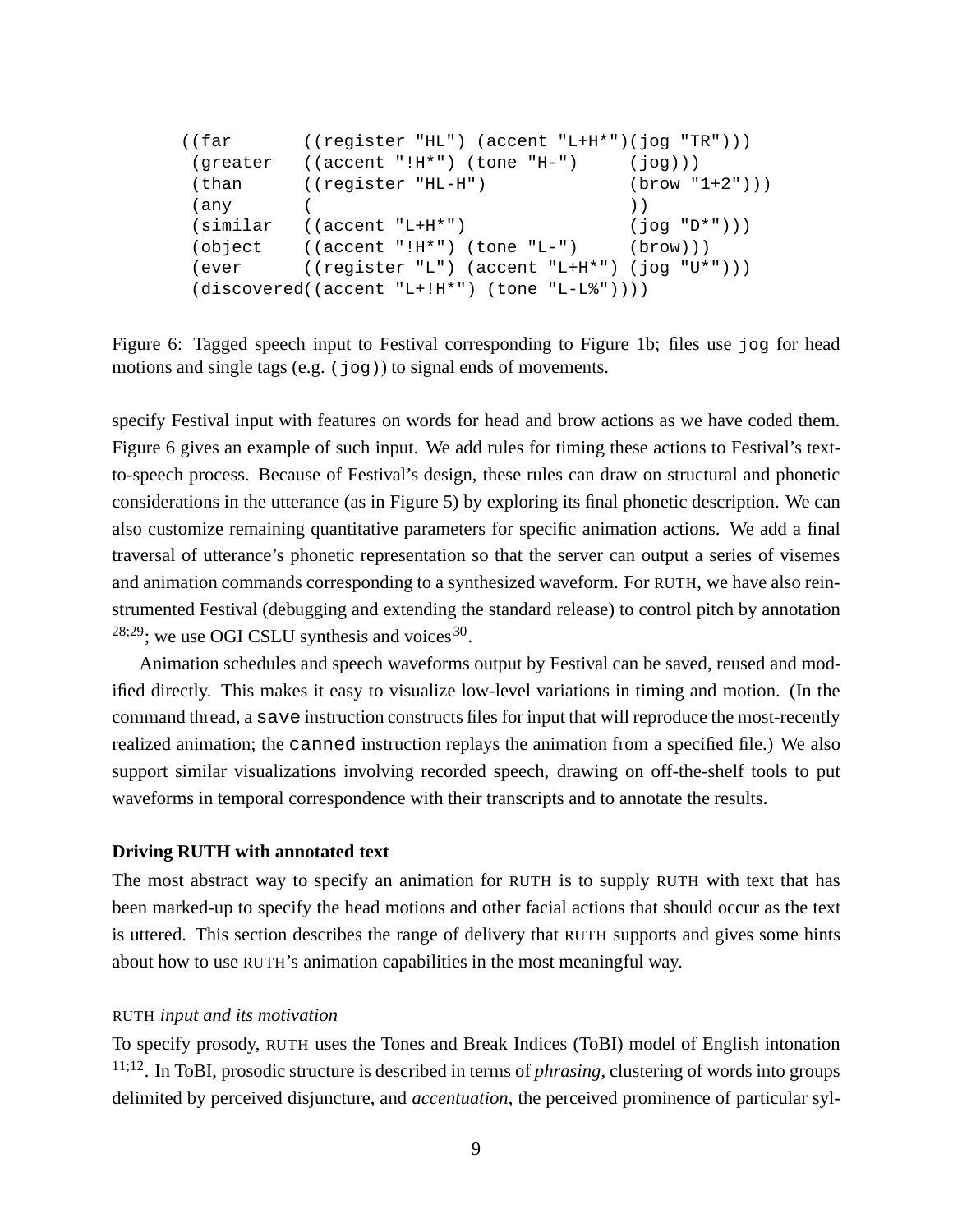lables within a group of words. Intonational tune is specified by symbolic annotations that describe the qualitative behavior of pitch at accents and phrasal boundaries. In the ToBI labeling, each utterance is required to consist of one or more phrases. Each phrase must end with appropriate phrase or boundary markers, and each phrase must contain at least one accented word.

The English tonal inventory includes pitch accents such as high (**H\***), low (**L\***), or rising accents that differ in whether the rise precedes (**L+H\***) or follows (**L\*+H**) the stressed syllable. Accents with a high tonal component are generally realized high in the speaker's pitch range for the phrase, but can sometimes be downstepped (annotated by **!** as in **!H\***) to a lower pitch value (and lower prominence). Pitch accents are specified to RUTH as values of a word's accent attribute.

Words are grouped into two hierarchical levels of prosodic phrasing in English: the smaller intermediate phrase and the larger intonation phrase. An intermediate phrase is marked by a high (**H-**) or low (**L-**) tone immediately after the last accented syllable in the phrase, and an intonation phrase is additionally marked by a high (**H%**) or low (**L%**) tone at the right phrase edge. Common patterns for intonation phrases thus include the fall often found in declarative statements **L-L%**, the rise often found in yes-no questions **H-H%**, and a combined fall-rise **L-H%** associated generally with contributions to discourse that are somehow incomplete. Phrase and boundary tones are specified to RUTH as values of the tone attribute, which accompanies the final word in a phrase.

ToBI offers sophisticated resources for characterizing the pitch contour of English utterances, in terms that correlate closely with the meanings that prosodic variation can convey in particular discourse contexts; see Pierrehumbert and Hirschberg<sup>31</sup>. Researchers can call upon these resources in deciding to realize embodied utterances with suitable intonation. However, rich variation is not always necessary; for example, it works quite well to just put an **H\*** on content words that have not been used before in the discourse<sup>32</sup>, and to put an **L**- or **L-L%** at natural boundaries, after every few content words. These strategies offer a simple alternative for preparing specifications for RUTH by hand, or for writing algorithms that construct them automatically.

Another important aspect of English prosody is *pitch range*, the extremes of high and low that are attained over a whole phrase. This is also known as the register of speech. ToBI labels describe the qualitative changes in pitch with respect to whatever pitch range happens to be in effect. But changes in overall pitch range help to signal the organization of discourse: at the beginnings of discourse segments, pitch range is expanded and at the ends of discourse segments pitch range is contracted and generally lowered<sup>33</sup>. In addition, the general level of pitch is a signal of a speaker's involvement in what they say: more important contributions are delivered with higher pitch $34$ . Varying pitch range is thus essential to give the variability and organization of natural speech.

RUTH's convention is that a register attribute on the first word of a phrase sets the pitch range for the whole phrase to one of a few qualitative values. (The convention applies for all intermediate phrases, not just intonation phrases.) RUTH's qualitative values, as given in Figure 7, are derived from the work of Moehler and Mayer<sup>29;35</sup>.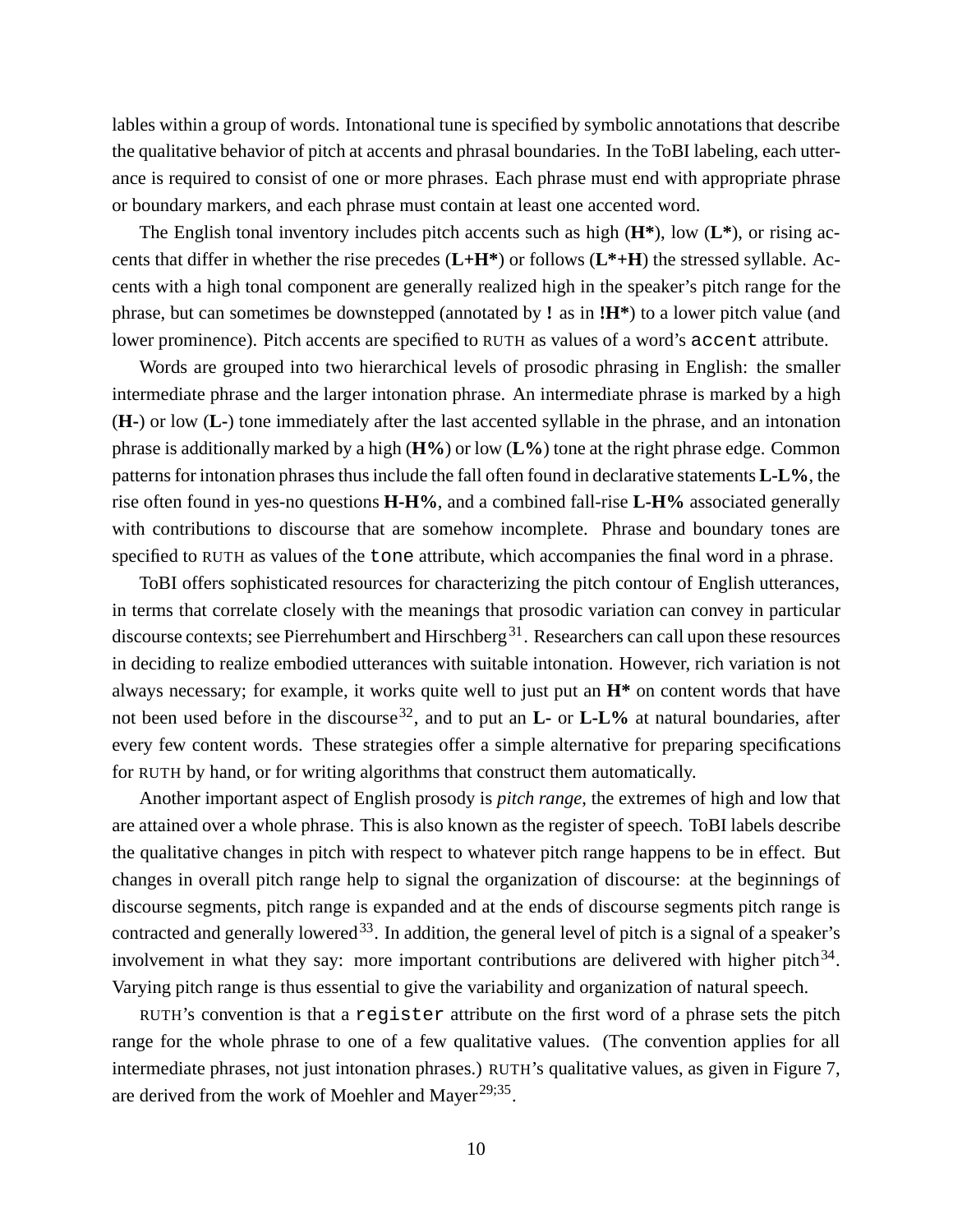| "H"     | primary high register (default)            |
|---------|--------------------------------------------|
| "H-H"   | expanded high register                     |
| $"H-L"$ | compressed high register                   |
| "L"     | primary low register                       |
| $"L-L"$ | compressed low register                    |
| " HL "  | expanded register including lows and highs |
| "HI.-H" | full pitch range                           |

Figure 7: Possible specifications of pitch range for  $RUTH^{29;35}$ .

RUTH's models of facial conversational signals build on this specification of prosody. Our new movements may function as *underliners*that accompany several successive words, or as *batons*that highlight a single word<sup>13</sup>. In calculating the temporal dynamics of underliners and batons, RUTH builds from the close synchrony that researchers<sup>13–16</sup> have found between embodied action and simultaneous speech in conversation. We anticipated this already in discussing Figure 5. RUTH assumes that underliners span complete intermediate or intonation phrases. This allows RUTH to ensure automatically that the movement appears to peak in synchrony with the first prosodic emphasis in a phrase and to be released after the last prosodic emphasis in a phrase. Similarly, RUTH assumes that batons only occur on words that are specified for accent, and times the peak of the baton to synchronize with the stressed vowel.

Aligning conversational facial signals with speech this way can help to settle difficult annotation decisions in a principled way. It is quite difficult to annotate beginnings and ends of brow movements, for example by looking at a video record of a conversation. The typical difficulty is judging where a movement starts or ends within a series of short unaccented words. Figure 1 is representative: the phrase *than any similar object* begins and ends with unstressed syllables. Coders who have to choose separately whether to include *than* or *any* as marked with a brow raise face a difficult and probably meaningless judgment.

In RUTH's input, a separate attribute of words controls each independent dimension of facial movement. For each attribute, RUTH permits at most one underliner and at most one baton at a time; a labeled word either marks the beginning or the end of an underliner or carries a baton. RUTH adopts the convention that baton labels end in  $\star$ , while corresponding underliner labels omit the \*.

RUTH follows Ekman in classifying brow movements in terms of the *facial action unit* (AU) involved; AUs are patterns of change in the face that trained experts can code and sometimes even perform reliably  $^{13}$ . Brow movements are made up of AU 1, which raises the inside of the brow; AU **2**, which raises the outside of the brow; and AU **4**, which narrows and depresses the brow. RUTH currently implements a neutral raise, specified as values " $1+2$ " or " $1+2*$ " for the attribute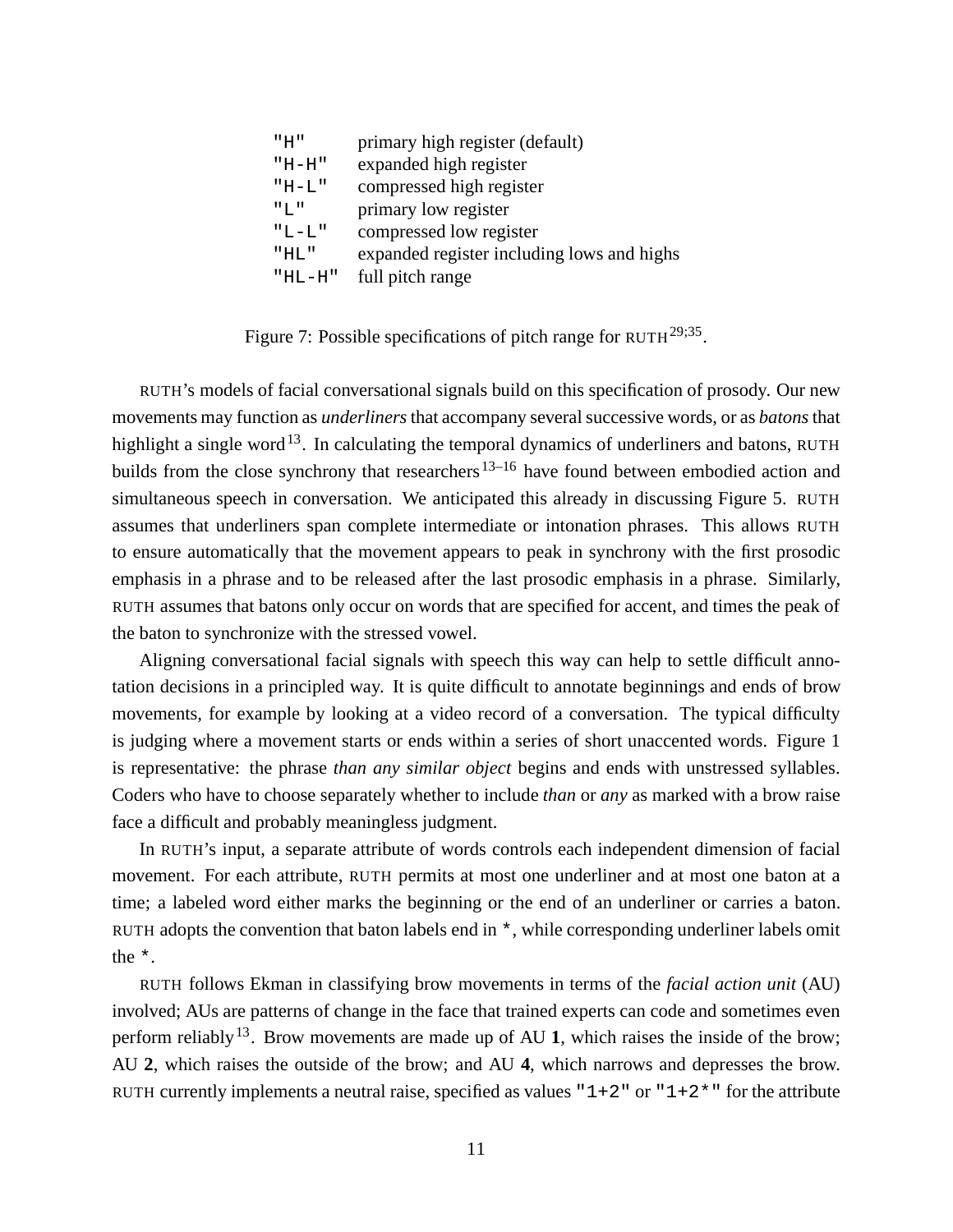brow, and a neutral frown, specified as values "4" or "4\*". RUTH's smile is specified with an attribute smile, and may be used as an underliner "S" or baton "S\*".

RUTH allows general head movements as facial conversational signals. The head can nod up and down, rotate horizontally left and right and tilt at the neck from side to side; it can also be translated front-to-back and side-to-side through motion at the neck. Like brow movements, these actions may get their meanings individually or in combination; they may synchronize with individual words, giving Ekman's batons or Hadar et al.'s *rapid movements*36, or they may synchronize with larger phrases, giving Ekman's underliners or Hadar et al.'s *ordinary movements*. Head movements are specified using values of the attribute jog.

No standard symbolic coding of head movements exists. We have developed our own, drawing on our preliminary analysis of videotaped embodied utterances and informal observations of everyday conversation. The labels for head movements that we currently support are given in Figure 8, together with some rough speculations about the functions that these different movements might carry. We emphasize that this inventory is provisional; categorizing the movements that accompany conversational speech and accounting for their function remains an important problem for future research. At least two further steps are required to validate a system like that suggested in Figure 8. Empirical research must show that the categories fit observed conversation across a range of individuals across a range of contexts. And empirical research must confirm that interlocutors also are sensitive to the differences among categories. Such effort is proceeding; see Krahmer and colleagues  $37;38$  for example.

Finally, RUTH will synchronize a blink just at the end of an accented vowel when the word carries the simple attribute (blink).

#### *Using* RUTH *in applications*

As simple illustrations of the use of RUTH, we have implemented two applications: a version of Weizenbaum's famous Eliza program<sup>39</sup> which outputs specifications for animated speech; and a demonstration of conversational feedback that animates RUTH performing an indefinite sequence of randomized acknowledgment behaviors: nods, brow raises, and noises like "mm-hmm" and "uh-huh". Both programs are available as part of the standard RUTH release; see also Stone and  $DeCarlo<sup>40</sup>$ . The programs share a convenient overall architecture that a system-builder can use to add animated output to an existing application—piping the output of an ordinary interactive system as input to a RUTH process running in parallel. (The Eliza program also prints out each command before sending it to RUTH so you can see exactly what the input is to the animation.)

Our Eliza illustrates some convenient heuristics for annotating plain text to send it to RUTH. Like all Eliza systems, the meat of the program is a series of condition-response rules that describe possible responses that the system could give. (Our animated version of Eliza extends a text implementation realized as a Perl script by Jon Fernquist but modeled on a Lisp version of Eliza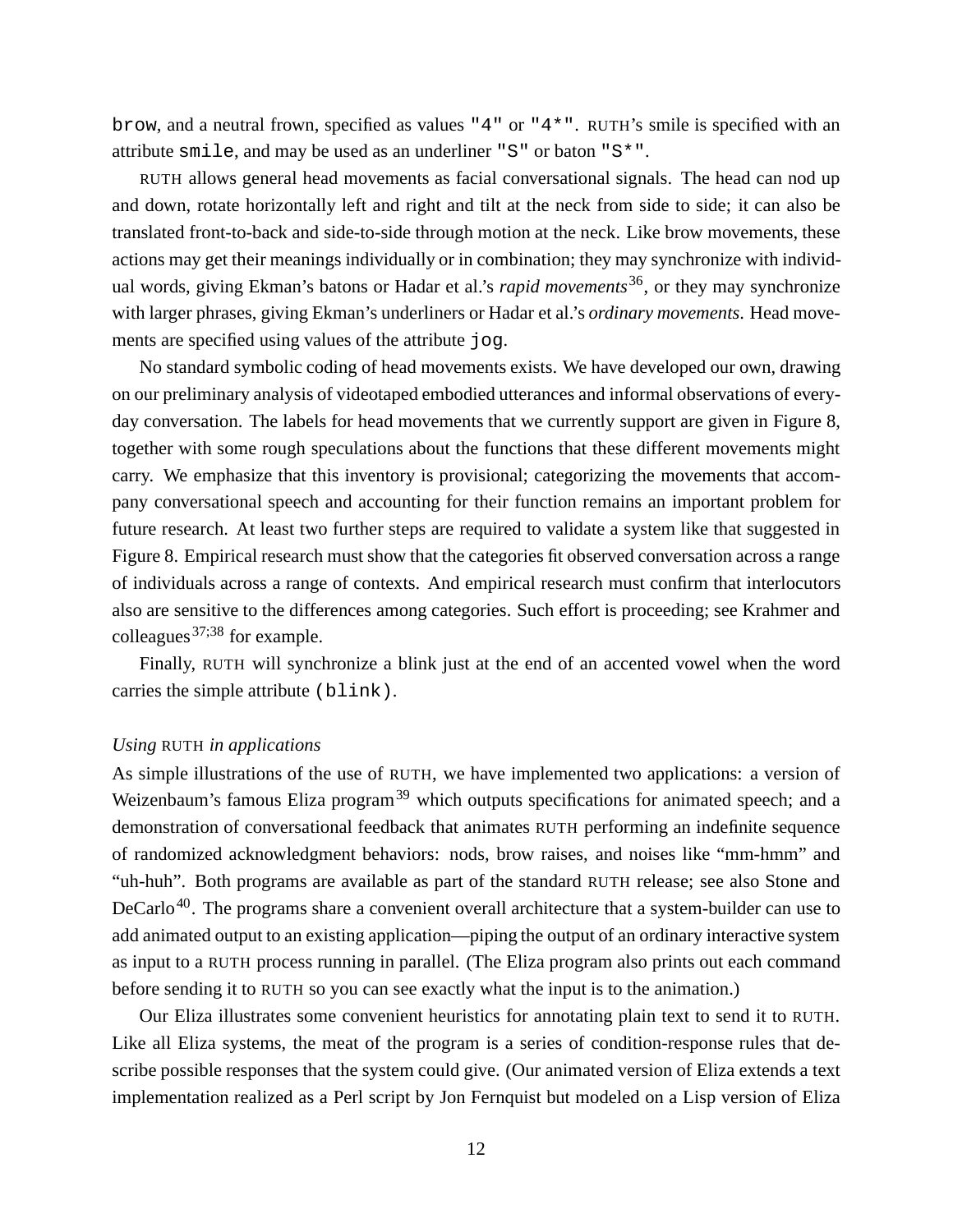| Value | Effect and possible use                                  |
|-------|----------------------------------------------------------|
| "D"   | nods downward                                            |
|       | general indicator of emphasis                            |
| "U"   | nods upward                                              |
|       | perhaps indicates a "wider perspective"                  |
| "F"   | brings the whole head forward                            |
|       | perhaps indicates need for "a closer look"               |
| "B"   | brings the whole head backward                           |
|       | perhaps emblem of being "taken aback"                    |
| "R"   | turns to model's right                                   |
|       | perhaps indicates availability of more information       |
| "L"   | turns to model's left                                    |
|       | perhaps indicates availability of more information       |
| " ர " | tilts whole head clockwise (around nose)                 |
|       | perhaps indicates expectation of engagement from partner |
| "C"   | tilts whole head counterclockwise                        |
|       | perhaps indicates expectation of engagement from partner |
| "DR"  | nods downward with some rightward movement               |
|       | meaning seems to combine that of D and R                 |
| "UR"  | nods upward with some rightward movement                 |
|       | meaning seems to combine that of U and R                 |
| "DL"  | nods downward with some leftward movement                |
|       | meaning seems to combine that of D and L                 |
| "UL"  | nods upward with some leftward movement                  |
|       | meaning seems to combine that of U and L                 |
| "TL"  | tilts clockwise with downward nodding                    |
|       | perhaps indicates contrast of related topics             |
| "TR"  | tilts counterclockwise with downward nodding             |
|       | perhaps indicates contrast of related topics             |

Figure 8: Possible head movement (jog) codes in RUTH.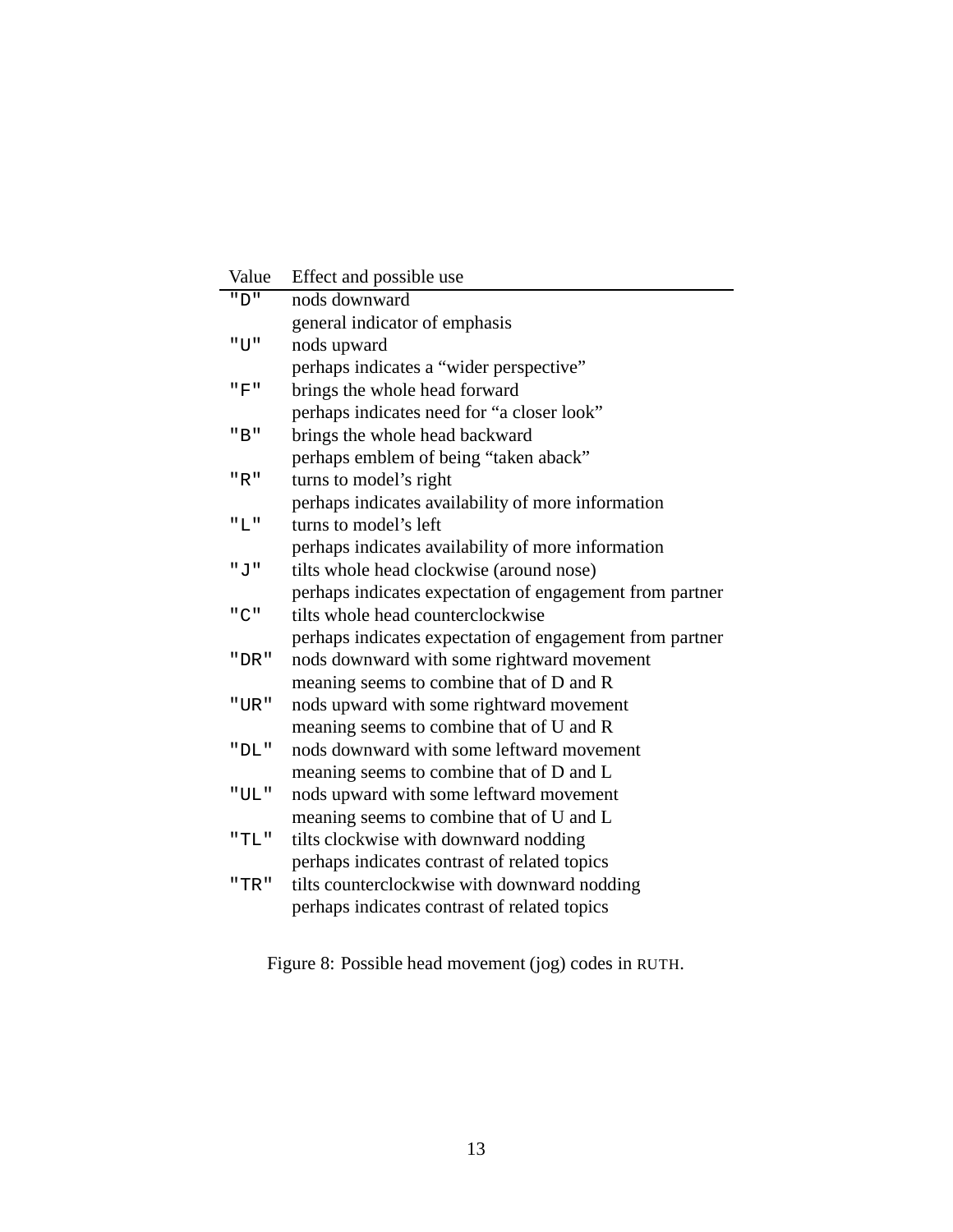described by Norvig<sup>41</sup>.) The condition looks for a specified sequence of words in the user's utterance, and records all the words following the matched sequence. The response is a text template for an animated utterance and can include a position where the recorded words from the user's utterance can be copied and presented back to the user, perhaps with new intonation or facial displays. To mark-up the user's utterances for prosody, templates can invoke procedures that realize it without accents, realize it just with a single accent on the final content word, or realize it with accents on all content words.

Our feedback demonstration illustrates low-level interaction with RUTH; it creates instructions for animations on-the-fly. To create the feedback application, we recorded and digitized a number of samples of acknowledgment sounds, and logged when the sound started, when the sound reached its peak intensity, and when the sound finished. We also took note whether the sound should be animated with the mouth closed (like "mm-hmm") or with the mouth open (like "uhhuh"), and whether the sound offers positive feedback, expressing understanding, or negative feedback, expressing confusion. Every few seconds, the feedback program wakes up and instructs RUTH to play one of the sound files and a new animation timing file that goes with it, including a randomized selection of actions—blinking, the right mouth shapes to go with whatever sound file is being played, perhaps a head jog, and perhaps a brow action.

#### **Discussion**

Conversation brings motions and requirements beyond the the lip-synch and emotional expression emphasized in such prior models as Cohen and Massaro's<sup>17</sup> and King's<sup>18</sup>. But more general models, defined in terms of musculature<sup>42;43</sup> or simulation<sup>44</sup>, introduce complications that can stand in the way of real-time performance and easy customization. We have constructed a new alternative, RUTH, by organizing the design and implementation of a face animation system around the investigation of conversational signals.

In particular, RUTH is designed with *coding* in mind; RUTH accepts text with open-ended annotations specifying head motions and other facial actions, and permits the flexible realization of these schedules. Many applications demand coding. In autonomous conversational agents, for example, a rich intermediate language between the utterance generation system and the animation system helps organize decisions about what meaning to convey and how to realize meaning in animation. (See the work of Cassell and colleagues<sup>45</sup> on generating meaningful hand gestures and coordinating them with other communicative actions<sup>46</sup>.) RUTH still lacks many meaningful expressions, including emblems of emotion such as disgust and emblems of thought such as pursing the lips. However, the facial signals of prior agents<sup>26;47;48</sup> are just eyebrow movements and are planned independently of other communicative decisions; so RUTH already makes it easier to take the next steps.

Likewise, in developing and testing *psycholinguistic theories* of conversation, predictable, rule-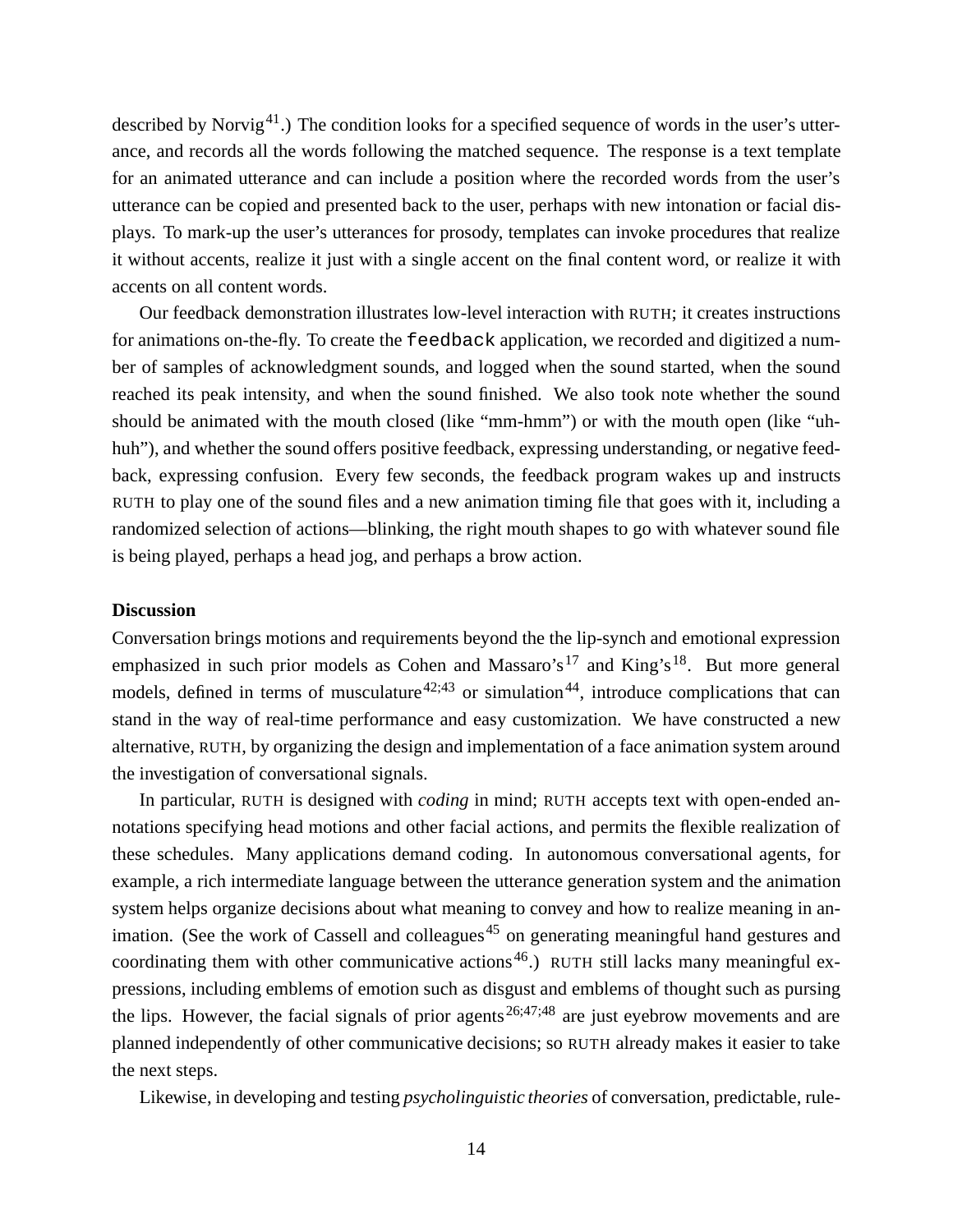governed realization of abstract descriptions makes computer animation an important methodological tool<sup>45;47;49</sup>. Coding-based animation systems allow analysts to visualize descriptions of observed events, so that analysts can obtain a more specific feel for alternative models. Coding-based systems can also generalize away from observations arbitrarily, so that analysts can, for example, explore anomalous behaviors which might be very difficult or impossible to get from people (or statistical models fit to people). The same flexibility and control makes coding-based animation a natural ingredient of empirical studies of perception; Massaro and colleagues' explorations of human speech perception that use mismatched sound and animation are the classic example<sup>49</sup>. Krahmer and colleagues are conducting psycholinguistic studies of conversational brow movements using coding-based animation  $37$ .

In formulating RUTH's input as this abstract, meaningful layer, we do not discount the importance of quantitative variables in conversational agents. We simply assume that range of movement and other quantitative aspects of motion do not contribute to the symbolic interpretation of discourse. Rather, they provide quantitative evidence for speaker variables such as involvement and affect. This is already the norm for intonation, where  $Ladd^{34}$  presents evidence (and Cahn<sup>50</sup>) provides an implementation) linking perceived emotion to pitch range and voice quality of speech; and for manual gesture, where Chi and colleagues<sup>51</sup> model the emotional variables that quantitatively modulate symbolic action. Badler and colleagues<sup>52;53</sup> are exploring a similar approach to modulate facial animation. Integrating such modality-independent specifications of affect and personality with conversational signals for discourse remains important future work for facial animation. To this end, we are extending RUTH so that planned motions can undergo probabilistic transformations, as in Perlin's work<sup>22;23</sup>, so as to achieve greater variability within RUTH's codingbased framework.

With the surge of interest in interfaces that engage in natural embodied conversation, as seen in recent surveys of embodied conversational agents<sup>54</sup>, we expect that RUTH will provide a helpful resource for the scientific community. In particular, most embodied conversational agents create abstract schedules for animation that need to be realized; RUTH naturally fits into such an architecture and enhances its functionality. Nor is there any obstacle, at least in principle, to integrating the insights of RUTH's design and architecture into other frameworks and animation systems.

## **References**

- [1] J. Cassell, T. Bickmore, M. Billinghurst, L. Campbell, K. Chang, H. Vilhjálmsson, and H. Yan. Embodiment in conversational characters: Rea. In *Proceedings of CHI*, pages 520– 527, 1999.
- [2] J. Cassell and K. Thórisson. The power of a nod and a glance: Envelope vs. emotional feedback in animated conversational agents. *Applied Artificial Intelligence*, 13(3), 1999.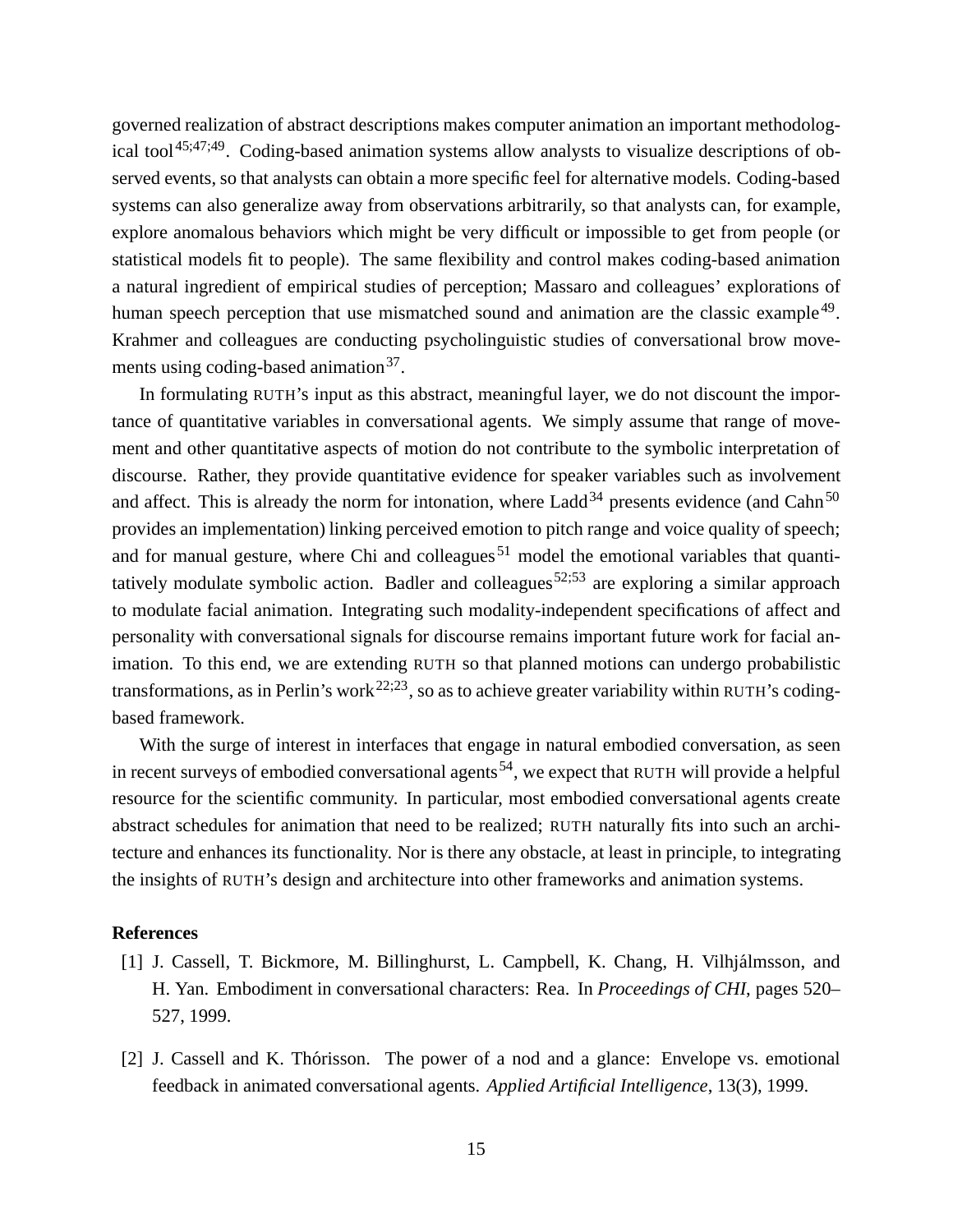- [3] Katashi Nagao and Akikazu Takeuchi. Speech dialogue with facial displays: Multimodal human-computer conversation. In *Proceedings of ACL*, pages 102–109, 1994.
- [4] Isabella Poggi and Catherine Pelachaud. Performative facial expressions in animated faces. In Justine Cassell, Joseph Sullivan, Scott Prevost, and Elizabeth Churchill, editors, *Embodied Conversational Agents*, pages 155–188. MIT, 2000.
- [5] Catherine Pelachaud and Isabella Poggi. Subtleties of facial expressions in embodied agents. *Journal of Visualization and Computer Animation*, 13(5):301–312, 2002.
- [6] Elisabeth André, Thomas Rist, Susanne van Mulken, Martin Klesen, and Stephan Baldes. The automated design of believable dialogues for animated presentation teams. In Justine Cassell, Joseph Sullivan, Scott Prevost, and Elizabeth Churchill, editors, *Embodied Conversational Agents*, pages 220–255. MIT, 2000.
- [7] Gene Ball and Jack Breese. Emotion and personality in a conversational agent. In Justine Cassell, Joseph Sullivan, Scott Prevost, and Elizabeth Churchill, editors, *Embodied Conversational Agents*, pages 189–219. MIT, 2000.
- [8] Berardina De Carolis, Catherine Pelachaud, Isabella Poggi, and Fiorella de Rosis. Behavior planning for a reflexive agent. In *Proceedings of IJCAI*, 2001.
- [9] James C. Lester, Stuart G. Towns, Charles B. Callaway, Jennifer L. Voerman, and Patrick J. FitzGerald. Deictic and emotive communication in animated pedagogical agents. In Justine Cassell, Joseph Sullivan, Scott Prevost, and Elizabeth Churchill, editors, *Embodied Conversational Agents*, pages 123–154. MIT, 2000.
- [10] S. C. Marsella. Sympathy for the agent: Controlling an agent's nonverbal repertoire. In *Proceedings of Agents*, 2000.
- [11] Mary Beckman and Gayle Ayers Elam. Guidelines for ToBI labelling, version 3.0. Technical report, Ohio State University, 1997. http://ling.ohiostate.edu/Phonetics/etobi homepage.html.
- [12] Kim E. A. Silverman, Mary Beckman, John F. Pitrelli, Mari Ostendorf, Colin Wightman, Patti Price, and Janet Pierrehumbert. ToBI: a standard for labeling English prosody. In *Proceedings of the International Conference on Spoken Language Processing*, pages 867–870, 1992.
- [13] Paul Ekman. About brows: Emotional and conversational signals. In M. von Cranach, K. Foppa, W. Lepenies, and D. Ploog, editors, *Human Ethology: Claims and Limits of a New Discipline: Contributions to the Colloquium*, pages 169–202. Cambridge, 1979.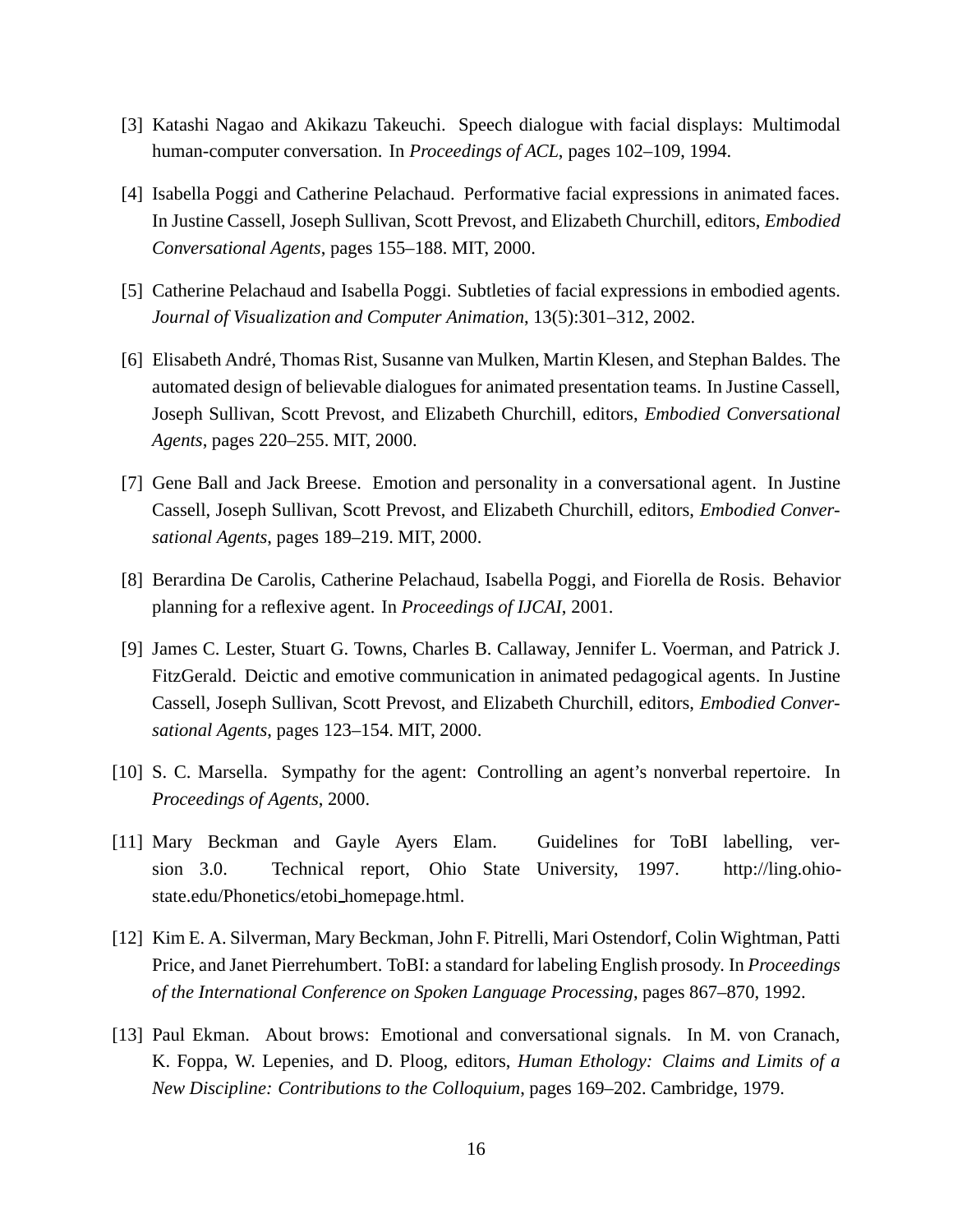- [14] David McNeill. *Hand and Mind: What Gestures Reveal about Thought*. University of Chicago Press, 1992.
- [15] Peter Bull and Gerry Connelly. Body movement and emphasis in speech. *Journal of Nonverbal Behavior*, 9(3):169–187, 1985.
- [16] Randi A. Engle. *Toward a Theory of Multimodal Communication: Combining Speech, Gestures, Diagrams and Demonstrations in Instructional Explanations*. PhD thesis, Stanford University, 2000.
- [17] Michael M. Cohen and Dominic W. Massaro. Modeling coarticulation in synthetic visual speech. In N. M. Thalmann and D. Thalmann, editors, *Models and Techniques in Computer Animation*, pages 139–156. Springer, 1993.
- [18] Scott A. King. *A facial model and animation techniques for animated speech*. PhD thesis, The Ohio State University, 2001.
- [19] A. L¨ofqvist. Speech as audible gestures. In W. J. Hardcastle and A. Marchal, editors, *Speech Production and Speech Modeling*, pages 289–322. Kluwer, 1990.
- [20] Alan Black and Paul Taylor. Festival speech synthesis system. Technical Report HCRC/TR-83, Human Communication Research Center, 1997.
- [21] Janet Beavin Bavelas and Nicole Chovil. Visible acts of meaning: An integrated message model of language in face-to-face dialogue. *Journal of Language and Social Psychology*, 19 (2):163–194, 2000.
- [22] Ken Perlin. Layered compositioning of facial expression. In *SIGGRAPH*, 1997. Technical Sketch.
- [23] Ken Perlin. Noise, hypertexture, antialiasing and gestures. In D. Ebert, editor, *Texturing and Modeling: A Procedural Approach, Second Edition*, pages 209–274. Academic Press, 1998.
- [24] Matthew Brand. Voice puppetry. In *SIGGRAPH*, pages 21–28, 1999.
- [25] Karlo Smid and Igor S. Pandzic. Conversational virtual character for the web. In *Computer Animation*, pages 240–247, 2002.
- [26] Justine Cassell, Hannes Vilhjálmsson, and Tim Bickmore. BEAT: the behavioral expression animation toolkit. In *SIGGRAPH*, pages 477–486, 2001.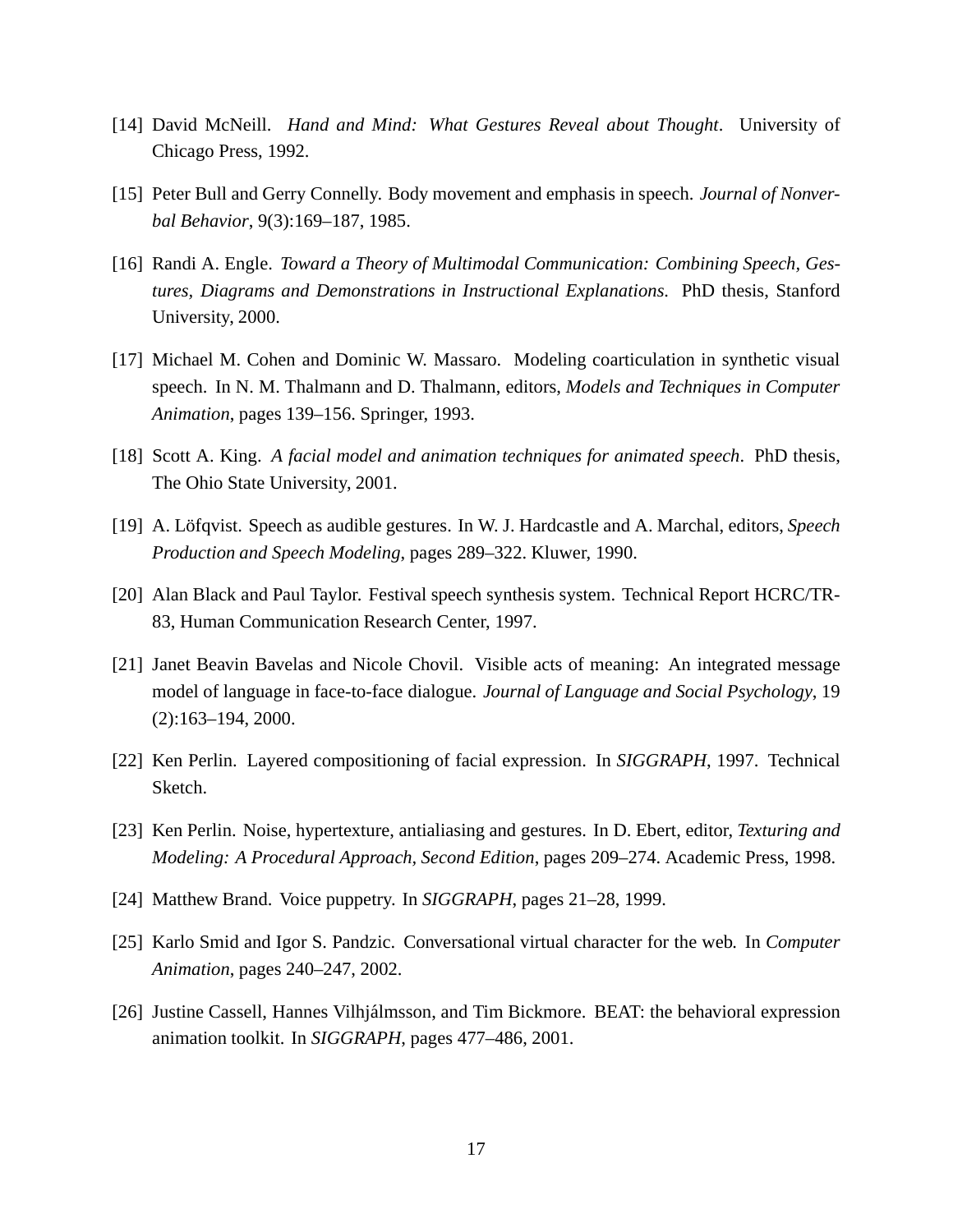- [27] Clifford Nass, Katherine Isbister, and Eun-Ju Lee. Truth is beauty: Resarching embodied conversational agents. In Justine Cassell, Joseph Sullivan, Scott Prevost, and Elizabeth Churchill, editors, *Embodied Conversational Agents*, pages 374–402. MIT, 2000.
- [28] Matthias Jilka, Gregor Möhler, and Grzegorz Dogil. Rules for the generation of ToBI-based American English intonation. *Speech Communication*, 28:83–108, 1999.
- [29] Gregor Möhler and Jörg Mayer. A discourse model for pitch-range control. In *Proceedings of the 4th ISCA Tutorial and Research Workshop on Speech Synthesis*, 2001.
- [30] Mike Macon, Andrew Cronk, Alexander Kain, and Johan Wouters. OGIresLPC: diphone synthesiser using residual linear prediction coding. Technical Report CSE-97-007, Oregon Graduate Institute, 1997.
- [31] Janet Pierrehumbert and Julia Hirschberg. The meaning of intonational contours in the interpretation of discourse. In P. Cohen, J. Morgan, and M. Pollack, editors, *Intentions in Communication*, pages 271–311. MIT Press, Cambridge MA, 1990.
- [32] Julia Hirschberg. Pitch accent in context: Predicting intonational prominence from text. *Artificial Intelligence*, 63(1–2):305–340, 1993.
- [33] Julia Hirschberg and Christine Nakatani. A prosodic analysis of discourse segments in direction-giving monologues. In *Proceedings of ACL*, 1996.
- [34] D. R. Ladd, K. Silverman, F. Tolkmitt, G. Bergmann, and K. Scherer. Evidence for the independent function of intonation contour type, voice quality and F0 range in signaling speaker affect. *Journal of the Acoustical Society of America*, 78:435–444, 1985.
- [35] Gregor Möhler and Jörg Mayer. A method for the analysis of prosodic registers. In *Proceedings of the 6th European Conference on Speech Communication and Technology (EU-ROSPEECH)*, 1999.
- [36] U. Hadar, T. J. Steiner, E. C. Grant, and F. Clifford Rose. Head movement correlates of juncture and stress at sentence level. *Language and Speech*, 26(2):117–129, 1983.
- [37] Emiel Krahmer, Zsófia Ruttkay, Marc Swerts, and Wieger Wesselink. Pitch, eyebrows and the perception of focus. In *Symposium on Speech Prosody*, 2002.
- [38] Emiel Krahmer, Zsófia Ruttkay, Marc Swerts, and Wieger Wesselink. Audiovisual cues to prominence. In *International Conference on Spoken Lanugage Processing*, 2002.
- [39] Joseph Weizenbaum. ELIZA—a computer program for the study of natural language communication between man and machine. *Communcations of the ACM*, 9(1):36–45, 1966.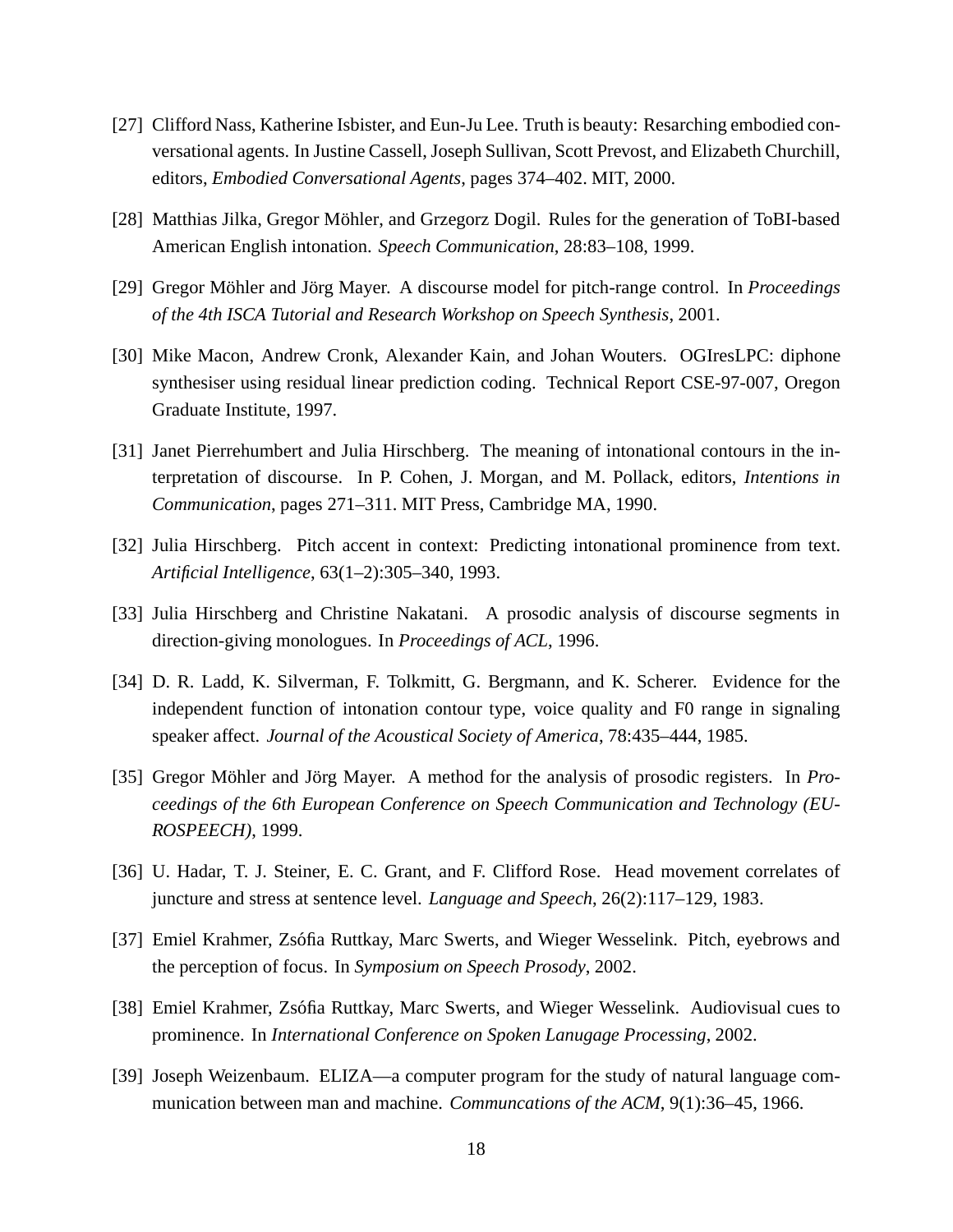- [40] Matthew Stone and Douglas DeCarlo. Crafting the illusion of meaning: template-based specification of embodied conversational behavior. In *Computer Animation and Social Agents*, 2003.
- [41] Peter Norvig. *Paradigms of Artificial Intelligence: Case Studies in Common Lisp*. Morgan Kaufmann, 1992.
- [42] Stephen M. Platt. *A structural model of the human face*. PhD thesis, University of Pennsylvania, 1985.
- [43] Keith Waters. A muscle model for animating three-dimensional facial expressions. *Computer Graphics*, 21(4):17–24, 1987.
- [44] Demetri Terzopoulos and Keith Waters. Physically-based facial modeling, analysis and animation. *Journal of Visualization and Computer Animation*, 1(2):73–80, 1990.
- [45] Justine Cassell, Matthew Stone, Brett Douville, Scott Prevost, Brett Achorn, Mark Steedman, Norm Badler, and Catherine Pelachaud. Modeling the interaction between speech and gesture. In *Proceedings of the Cognitive Science Society*, 1994.
- [46] Justine Cassell, Matthew Stone, and Hao Yan. Coordination and context-dependence in the generation of embodied conversation. In *First International Conference on Natural Language Generation*, pages 171–178, 2000.
- [47] Catherine Pelachaud, Norm Badler, and Mark Steedman. Generating facial expressions for speech. *Cognitive Science*, 20(1):1–46, 1996.
- [48] Isabella Poggi and Catherine Pelachaud. Eye communication in a conversational 3D synthetic agent. *AI Communications*, 13(3):169–181, 2000.
- [49] Dominic W. Massaro. *Perceiving Talking Faces: From speech perception to a behavioral principle*. MIT, 1998.
- [50] Janet E. Cahn. The generation of affect in synthesized speech. *Journal of the American Voice I/O Society*, 8:1–19, 1990.
- [51] Diane Chi, Monica Costa, Liwei Zhao, and Norm Badler. The EMOTE model for effort and shape. In *SIGGRAPH*, pages 173–182, 2000.
- [52] Norman Badler, Jan Allbeck, Liwei Zhao, and Meeran Byun. Representing and parameterizing agent behaviors. In *Computer Animation*, pages 133–143, 2002.